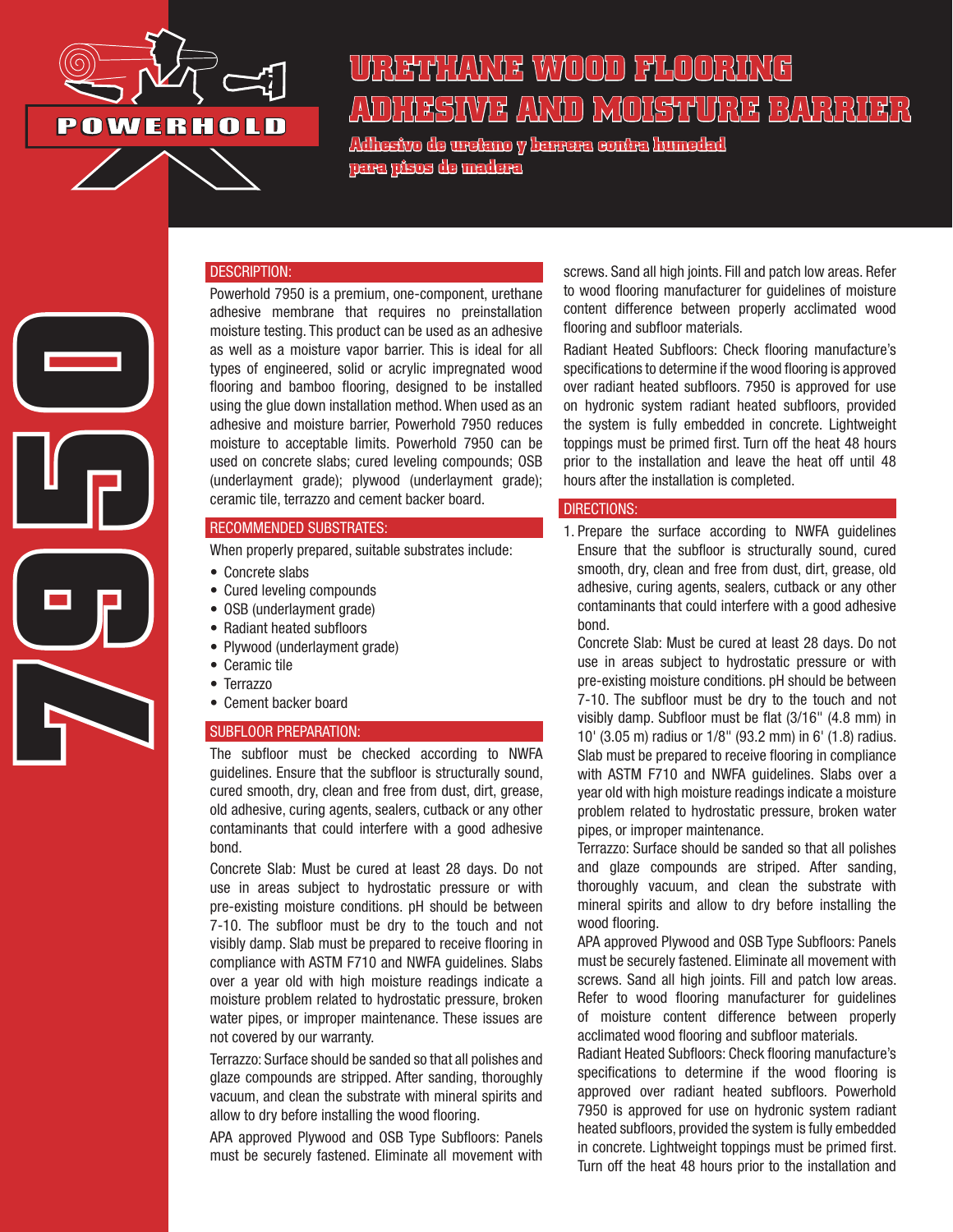

**7950**

# HYAYADID) PHHOID) FQDX **ADHESIVE AND MOISTURE BARRIER**

**Adhesivo de uretano y barrera contra humedad para pisos de madera**

leave the heat off until 48 hours after the installation is completed.

2. Read and understand all Safety Data Sheets prior to installation. Follow requirements provided by the flooring manufacturer.

Moisture Control Method:

- 3. Trowel the adhesive parallel to wood flooring in 2'-3' (.6-.9 m) sections and place wood immediately into adhesive. Spread adhesive beyond where the last row of flooring stops to ensure there are no voids between stopping and starting points. 100% adhesive coverage is required for moisture protection.
- 4. Trowels will wear down over time and must be changed regularly to achieve correct coverage.

Glue Down Only Method:

- 3. Concrete moisture testing must be performed in accordance with ASTM F2170 with levels not to exceed 75% and/ or ASTM F1869 with levels not to exceed 3 lbs./1000 ft²/24 hrs. (4.54 kg/93 m²/24 hrs.). Maximum acceptable floor variation is 3/16" in a 10-foot radius (4.7 mm in 3 m). Concrete slabs should be cured at least 28 days. pH must be between 7-10. Do not use in areas with hydrostatic pressure.
- 4. Subfloor moisture levels must not exceed wood flooring manufacturer's guidelines. If it does, use the moisture control method.
- 5. Do not spread more adhesive than can be covered within 30 - 45 minutes.
- 6. Good transfer of the adhesive to the wood is critical. Coverage should be approximately 90%. Pull back a newly installed board periodically and inspect the coverage.
- 7. Trowels will wear down over time and must be changed to achieve correct coverage.

# RESTRICTIONS:

- 1. Do not use where there is hydrostatic pressure.
- 2. Indoor use only.
- 3. Do not use over substrates or slabs treated with sealers or curing compounds.
- 4. Do not use on wet, dusty, contaminated or brittle substrates

### **CAUTIONS**

Read complete cautionary information printed on product container prior to use.

### CLEAN-UP:

Remove the adhesive from the wood floor surface as soon as possible before the adhesive dries. Use a soft cloth and mineral spirits carefully to not harm the finish. Clean equipment and tools with mineral spirits while the adhesive is still wet.

#### WARRANTY:

Powerhold offers a limited warranty for this product when used in accordance with printed specifications. A copy of the limited warranty can be obtained by calling technical service at 800-832-9023 or visiting powerhold.com.